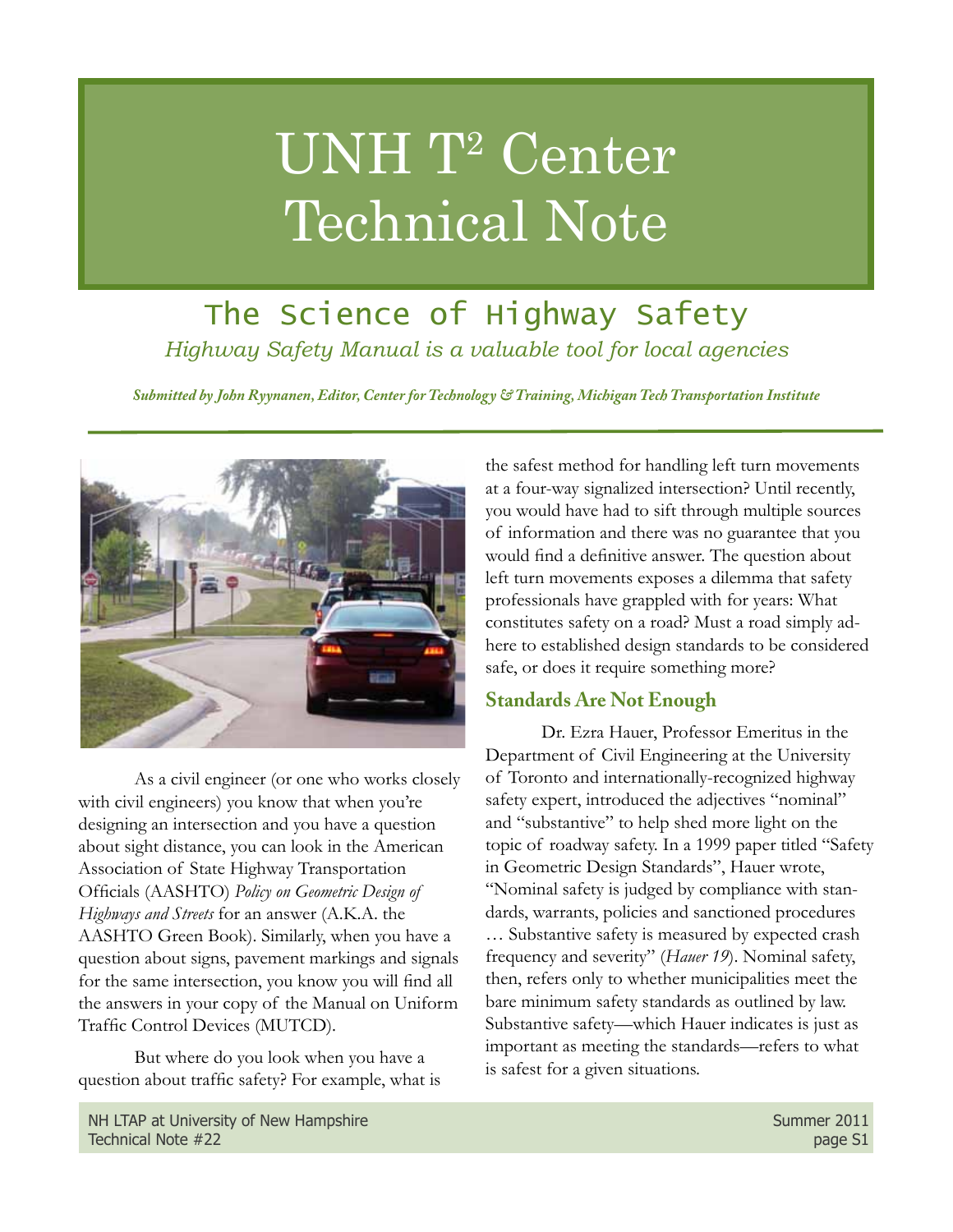The problem with defining safety as a function of compliance with standards, Hauer asserted, is that "Limit standards do not tell the designer what the safest design is. Rather, they specify the limit of what is permissible." (*Hauer 2*). This means that standards, on their own, are not enough to ensure maximum roadway safety, but only minimum expectations.

Today, the Highway Safety Manual (HSM), which is available through AASHTO, is the definitive source of substantive answers to roadway safety questions. The manual was developed and refined by a diverse team of roadway safety stakeholders over the past ten years to provide a single source for safety information and tools in a form that facilitates databased decision-making.

#### **Major Effort**

Creation of the HSM began in May 2000, under the direction of a group of volunteers from eight different subcommittees of the Transportation Research Board (TRB) in Washington DC. Research and development for the effort was funded in large part by the National Cooperative Highway Research Program (NCHRP), and the Federal Highway Administration (FHWA) provided supplementary funding and research support.

In 2006, a decision was made to publish the HSM as an AASHTO document, at which point a joint task force was formed with representatives from the AASHTO subcommittees on Design, Traffic Engineering and Safety Management. Over the next three years, the task force examined the HSM to ensure that it would meet the needs of State Departments of Transportation as well as local agencies. During that time, members of the task force also worked to promote the HSM within their respective subcommittees.

In 2009, after nine years of intensive development and careful refinement, the AASHTO board of directors approved the HSM for distribution.

#### **Valuable Resource, but Not a Standard**

Priscilla Tobias, Bureau Chief of Safety

Engineering for the Illinois Department of Transportation (IDOT) serves as Chair of the task force that oversees the maintenance and on-going development of the HSM. She is extremely pleased that such a powerful tool is available for road owning agencies. "This manual represents the best safetyrelated science of our day," she says. "And it has been thoroughly vetted by safety experts and representatives from all groups involved with roadway safety to make sure it's accurate and relevant for all stakeholders. This is the first time we have had such a resource."

Tobias is careful to stress that the HSM is not a standard, like the MUTCD. She cautions, "The manual is intended as a guide; nothing about it constitutes a legal standard, nor does it mandate responsibilities. It's simply a great tool for making informed decisions about how to allocate resources to address safety issues most effectively."

#### **New Direction in Highway Safety**

The key to the manual's usefulness lies in its thorough, scientific approach to identifying, analyzing and solving safety problems. First, many methods of site selection in the HSM help road agencies zero in on the most relevant sites by eliminating from consideration sites that are at a randomly high or low fluctuation in crashes. This means that only those sites that are consistently and habitually unsafe are identified—not just sites that are at an unusual high or low point in crashes. After a site is identified, the



Summer 2011 **Summer 2011** All the University of New Hampshire page S2 Technical Note #22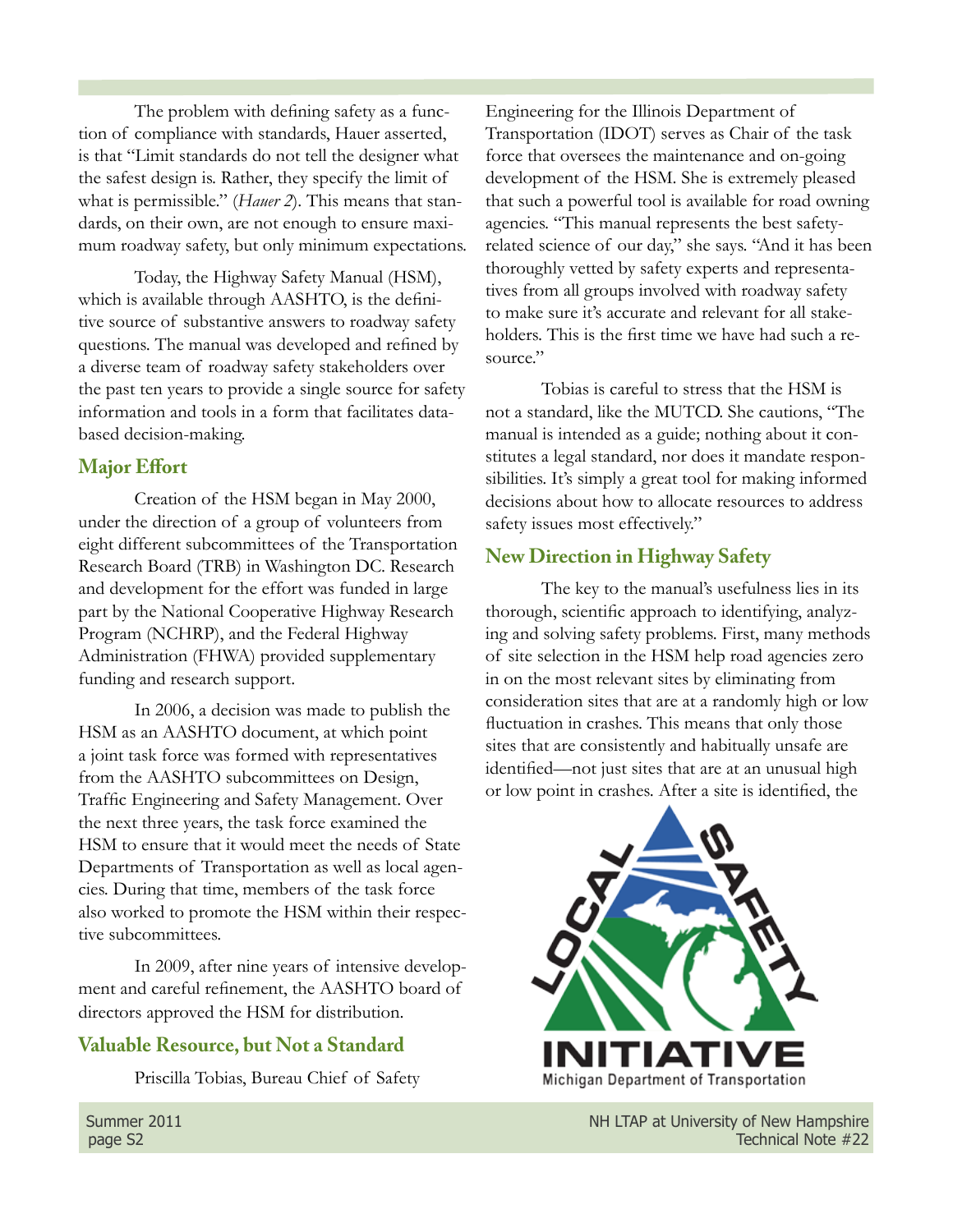

HSM provides a means for analyzing the safety impact of decisions at all stages of the project development process. Agencies using the HSM are thus able to see the effectiveness of each safety improvement. Finally, the HSM includes an extensive catalog of proven crash modification factors (CMFs) for a variety of geometric and operational treatment types. Using CMFs, practitioners can predict the safety impact that a potential treatment or design may have on their road system.

Highway safety expert Dr. Hauer is pleased that the manual is available. He notes that "Publication of the Highway Safety Manual indicates wide recognition of the need for approaching safety in some evidence-based manner. With procedures that examine safety quantitatively rather than subjectively, the document is an important first step in the right direction."

#### **Early Adopters Lead the Way**

At three volumes and nearly one thousand pages, the HSM contains a formidable amount of information, especially for those who are not experienced in the practice of analyzing and improving roadway safety. To help make such extensive information available and to encourage road-owning agencies to use it, the NCHRP is sponsoring an effort that involves showcasing different states' experiences with the HSM. The effort, officially titled the Lead States Initiative for Implementing the Highway Safety Manual, involves state and local transportation officials in thirteen states.

The project manager for the Lead States Initiative is Charles Niessner, senior program officer at NCHRP. To kick the project off, Niessner worked with Tobias' AASHTO task force on the HSM to solicit participants from among State Departments of Transportation (DOTs). He was encouraged by the response. "Thirty DOTs initially expressed interest," Niessner said. "That was encouraging. We didn't expect that kind of response from the states because launching something like this is not a simple thing – it's a major effort." Niessner thinks the willingness to get involved is thanks to the requirement in the trans